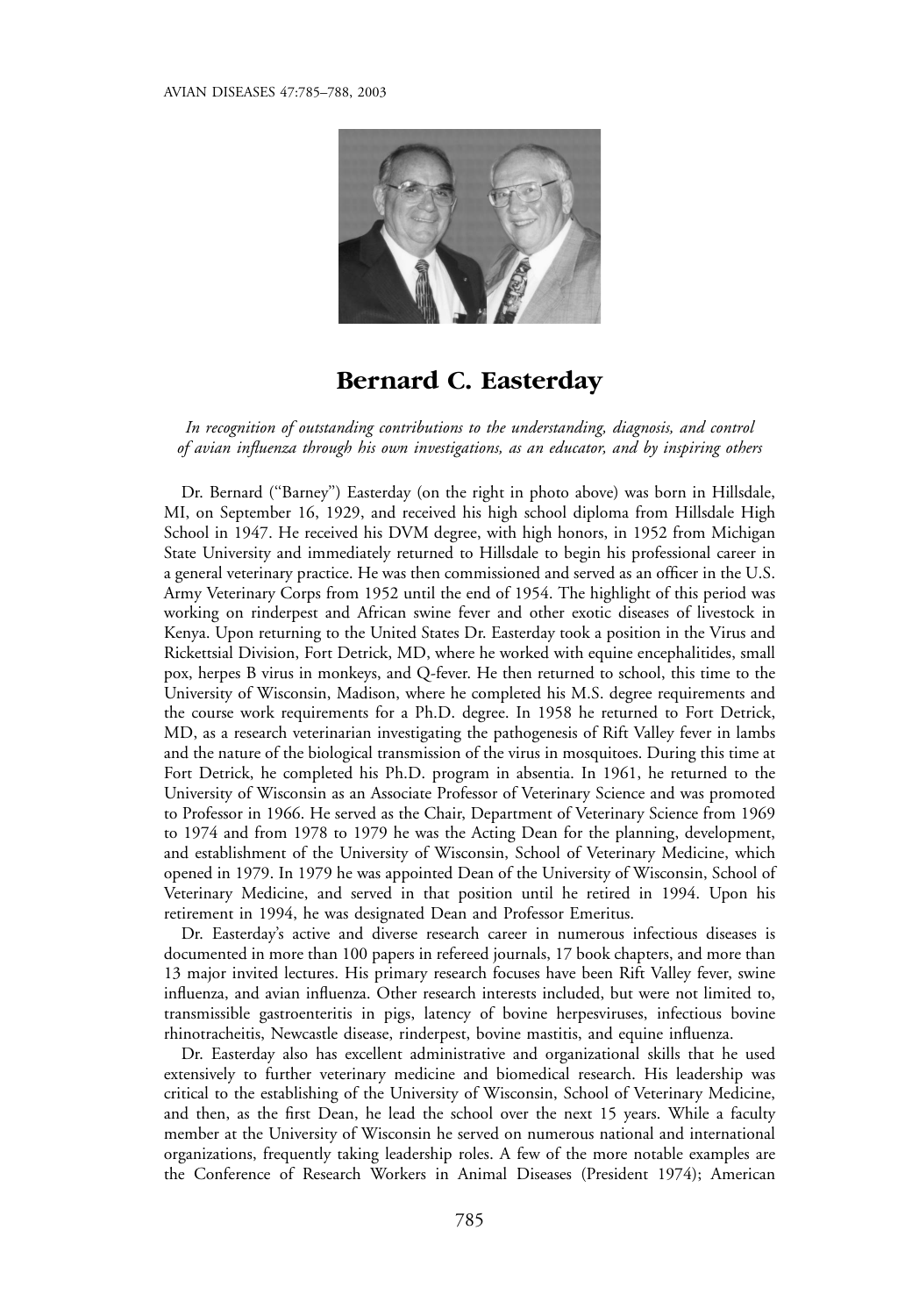Association of Veterinary Medical Colleges (President 1975); American Veterinary Medical Association Council on Research (Chair 1986–87); National Research Council/National Academy of Science Committee on Animal Health (Chair 1986–87); Working Team on Coronaviruses, FAO/WHO Program on Comparative Virology (Head 1970–77); Binational Agricultural Research and Development Program Technical Advisory Committee (1982–85); Morris Animal Foundation Advisory Board (1969–72); NIH-NIAID Research Resources Committee (1970–73); NIH-NIAID National Committee on Influenza (1971–74); NIH-NIAID Virology Task Force (1977); USDA Secretary's Advisory Committee on Foreign Animal and Poultry Diseases (1992–96); WHO Expert Panel on Zoonoses (1987–99); Board of Scientific Advisors for the Tulane University Regional Primate Center (1997–99); American College of Veterinary Microbiologists (Charter Diplomate 1967, Board of Governors 1968–74); and US-USSR Agreement on Influenza and Acute Respiratory Disease (Principal Coordinator for Ecology of Influenza 1974–85).

Dr. Easterday received many awards during his career. These have included the Wisconsin Alumni Association Loyalty Award (2001); Conference of Research Workers in Animal Diseases—Annual Meeting Dedicatee (1999); Michigan State University Distinguished Alumni Award (1999); Governor's Certificate of Commendation (1994); University of Wisconsin, Madison, School of Veterinary Medicine 10th Annual Postgraduate Conference Dedicatee (1994); Wisconsin Veterinary Medical Association— President's Award (1994); Czech Republic University of Veterinary Medicine and Pharmaceutical Sciences—Gold Medal of Recognition in the Field of Veterinary Medicine (1994); Walter F. Renk Distinguished Professor Award, University of Wisconsin, Madison, School of Veterinary Medicine (1987); and Wisconsin Veterinary Medical Association— Veterinarian of the Year Award (1979).

Dr. Easterday has been an outstanding mentor for many graduate students who have worked on influenza A in lower mammals and birds since the mid-1960s. One of his more notable graduate students was Dr. C.W. Beard, his first graduate student, close friend, and colleague of many years. As Dr. Beard will quickly tell you, being a graduate student in Dr. Easterday's laboratory at the University of Wisconsin was a privilege and a unique educational experience. Dr. Easterday created an environment that stimulated and encouraged independent and creative thinking and encouraged open discussions. He gave his students enough freedom to experience limited failures and ample opportunities for identifying and solving problems along the way to completing their graduate studies. Dr. Easterday was one of the first researchers to recognize the importance of the discovery of low pathogenic AI viruses in California by Dr. Bankowski in 1964 and then shortly after in the Midwestern region of the United States. He focused his research program on the natural history of avian influenza viruses and the pathogenesis of AI infections in domestic poultry. He was the first to recognize the existence of important variations in AI infections in different avian species and an important role for avian influenza infections in wild birds. Dr. Easterday and Dr. R. Powlisch, a Wisconsin practitioner, were the first to demonstrate conclusively the natural transmission of swine influenza from pigs to a human being. His commitment to addressing the problem of AI as a world problem is reflected in his contributions to this international series of symposia on avian influenza. He served on the Organization Committee for the first International Symposium on Avian Influenza (ISAI), Chair of the second ISAI, Cochair of the third ISAI, and Counselor for the fourth and, this, the fifth ISAI.

Since retiring in 1994, his passions for Kenya, travel, veterinary medicine, and the University of Wisconsin have continued to grow. When not in his office at the university or working on a university project, he, along with his wife Char, stay very busy flying their airplane and motorcycling as well as leading travel groups to distant locations, especially to Africa. Over the years his enthusiasm for life, learning, and infectious diseases have been contagious to his friends and colleagues.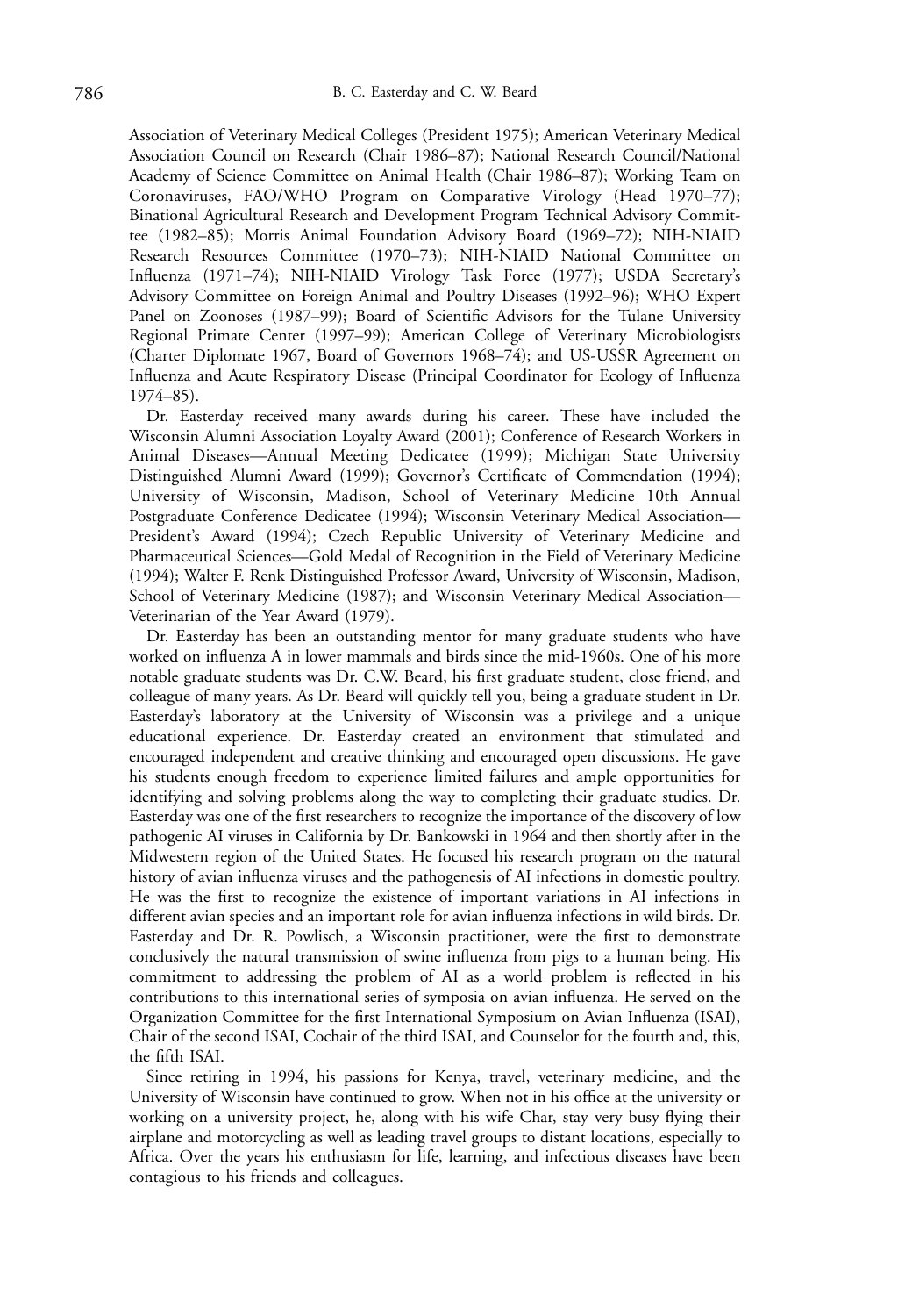## Charles W. Beard

In recognition of outstanding contributions to the understanding, diagnosis, and control of avian influenza through his own investigations and by providing government and industry leadership

Charles W. Beard (on left in photo) was born in Tifton, GA, on November 16, 1932. He studied preveterinary medicine at Abraham-Baldwin College, Tifton, GA, and University of Georgia, Athens, GA. In 1955, he received his Doctor of Veterinary Medicine from the University of Georgia. From 1955 to 1956, he practiced veterinary medicine at a private clinic in Colquett, GA. He worked as a public health veterinarian at the Department of Public Health in Washington, D.C., from 1956 to 1958. In 1958, he joined the U.S. Army as a research veterinarian and was stationed at the Aerobiology Laboratory, Fort Detrick, MD. In 1962, he enrolled in an M.Sci. program followed by a Ph.D. program at the University of Wisconsin, Madison, under the direction of Dr. B. C. Easterday. In 1965, he came to the Southeast Poultry Research Laboratory, U.S. Department of Agriculture (USDA), as a veterinary medical officer conducting research on Newcastle disease and avian influenza. In 1972, he assumed the laboratory directorship in which he served until retirement from USDA in 1993. As director, Dr. Beard led a broad poultry research program focusing on many highly infectious diseases of poultry. His leadership and vision transformed the Southeast Poultry Research Laboratory from a regional poultry disease laboratory to a nationally and internationally recognized research institution specializing in research on exotic (foreign) poultry diseases, highly pathogenic avian influenza, and velogenic Newcastle disease. He moved the laboratory into the molecular era and directed the development of the filtered-air positive pressure housing systems to maintain specificpathogen-free research poultry.

During his career, Dr. Beard has authored or coauthored 144 papers in refereed scientific journals, primarily on infectious poultry diseases. His research interests and expertise include avian influenza, Newcastle disease, and Salmonella enteritidis. His research and publications have covered the areas of serology, vaccines, pathogenesis, and disease containment.

He was the first to demonstrate that not all H7 avian influenza viruses were highly pathogenic. This finding ultimately resulted in a redefinition of the term ''fowl plague.'' However, his most significant research accomplishment in avian influenza was the development of the agar gel precipitan (AGP) test for the detection of avian influenza antibodies in serum. This test was adopted nationally by USDA and internationally by the Office International des Epizooties, a 155 member nation organization that establishes international animal health standards for trade, as the definitive test and ''gold'' standard for certifying poultry and poultry products as originating from influenza-free flocks. This test is still the gold standard today.

Dr. Beard has provided leadership and scientific expertise in the development of biosecurity and biosafety standards for facilities, equipment, and personnel procedures at the USDA. Through his knowledge of aerobiology gained at Fort Detrick, he developed research expertise in infectious diseases and systems to accomplish such work in a safe and practical manner. Although he is not an engineer, his structural concepts were the framework in the design for the first poultry high biocontainment laboratory in the world (Biosafety level-3 Agriculture), built at SEPRL in Athens, GA, during 1975–76. This simple building design was inexpensive to construct and maintain, but provided and